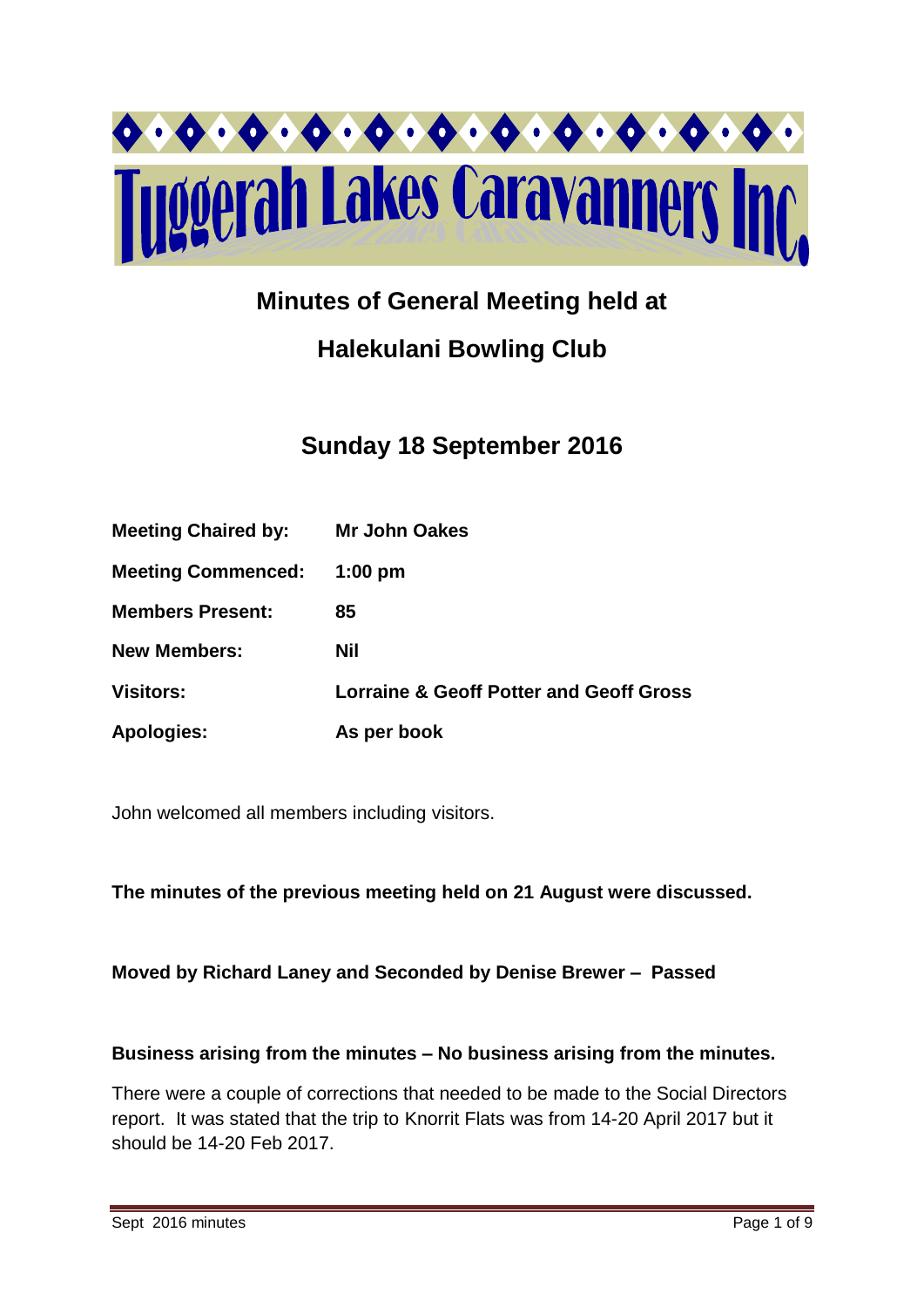| <b>Correspondence in:</b> | Email from Caravan Clubs NSW re positions vacant for<br>2017                                       |
|---------------------------|----------------------------------------------------------------------------------------------------|
|                           | Email from Caravan Clubs NSW re vacancies for State<br>Rally in March 2017 at Clarendon Showground |
|                           | Email from Caravan Clubs NSW locating app through<br>Wiki Camps                                    |
|                           | Email from Caravan Clubs NSW re the minutes of the<br>general meeting and annual general meeting.  |
|                           | Email from Caravan Clubs NSW re an Emergency app<br>that can be downloaded.                        |
|                           |                                                                                                    |

**Correspondence out:** Nil

## **Presidents Report**

John Oakes handed out 10 year badges to Linda and Kevin Steele and Noel and Wendy Cannard. Unfortunately Gary & Lorraine Lavis were not in attendance but we will be present their badges at the next meeting. Any other members who have not been in attendance to collect their badges will receive them at the next meeting they attend.

All disc bowls trophies need to be returned by next meeting and payment for the lunch needs to paid by next meeting, also, the program has been placed on the board.

The Christmas Lunch has been organised for the 11 December at The Hali which will cost \$25.00 per head and the program will be available at a later date. Payment for the lunch will need to be paid no later than the November meeting.

It was also suggested that we have a trade day and it was suggested that we have it at the rally in February as at the other rallies there is usually quite a bit happening. Everyone agreed that this should take place but it was advised to members that if you bring something and it doesn't sell it is your responsibility to take it away.

Also, it was discussed about the number of rallies that TLC have. It was suggested that we have the normal three rallies and perhaps have smaller rallies for people to attend throughout the year. This will be discussed by the committee further and more information will be available by the end of the year.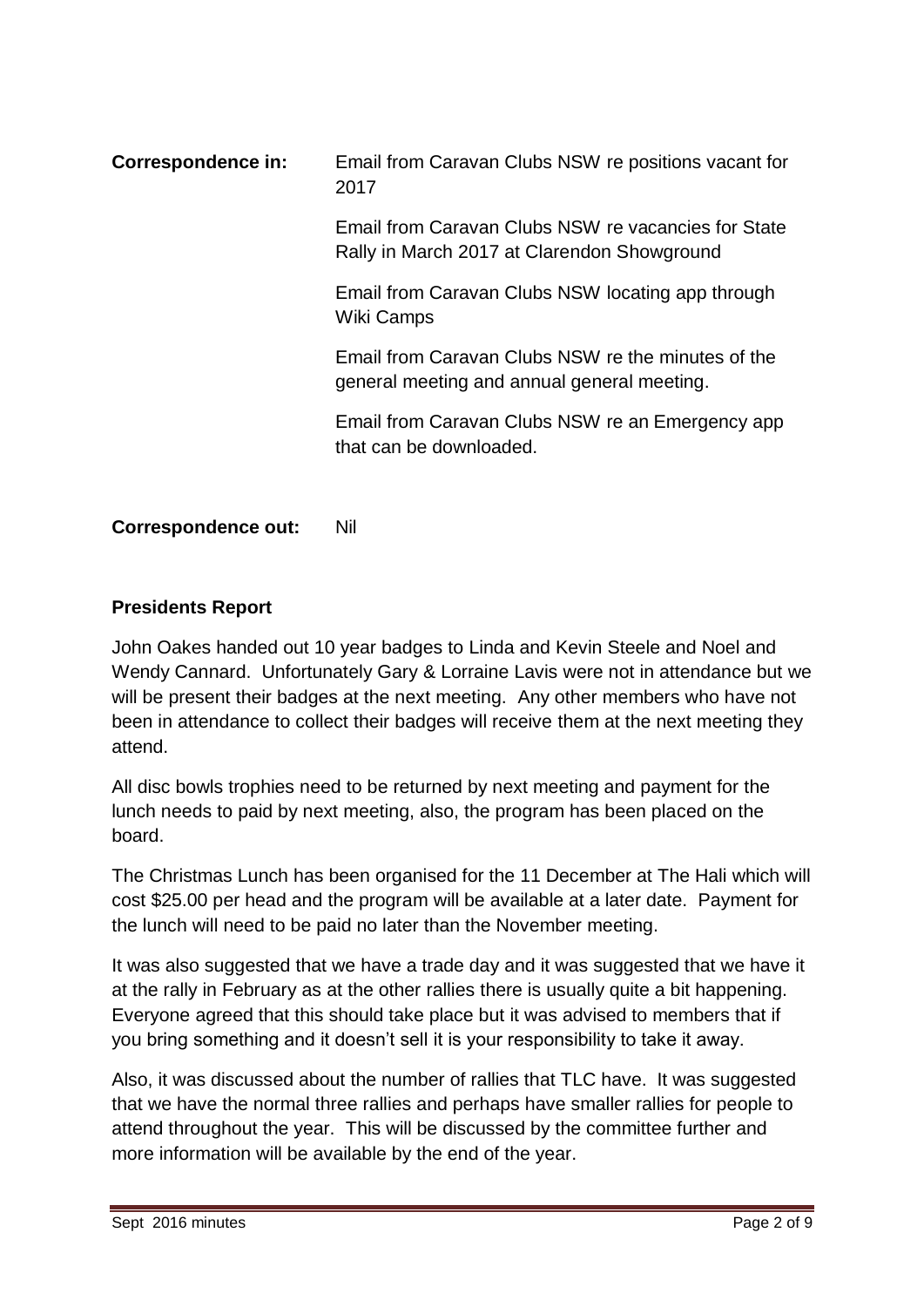It was suggested that we change the date of the AGM from next year from November to September. John Oakes asked everyone their thoughts but there seemed to be no objection so the members were advised that the AGM will be in September 2017. The only other date change was that the April 2017 meeting will be the 2<sup>nd</sup> Sunday which is the 9 April due to Easter falling on the third Sunday.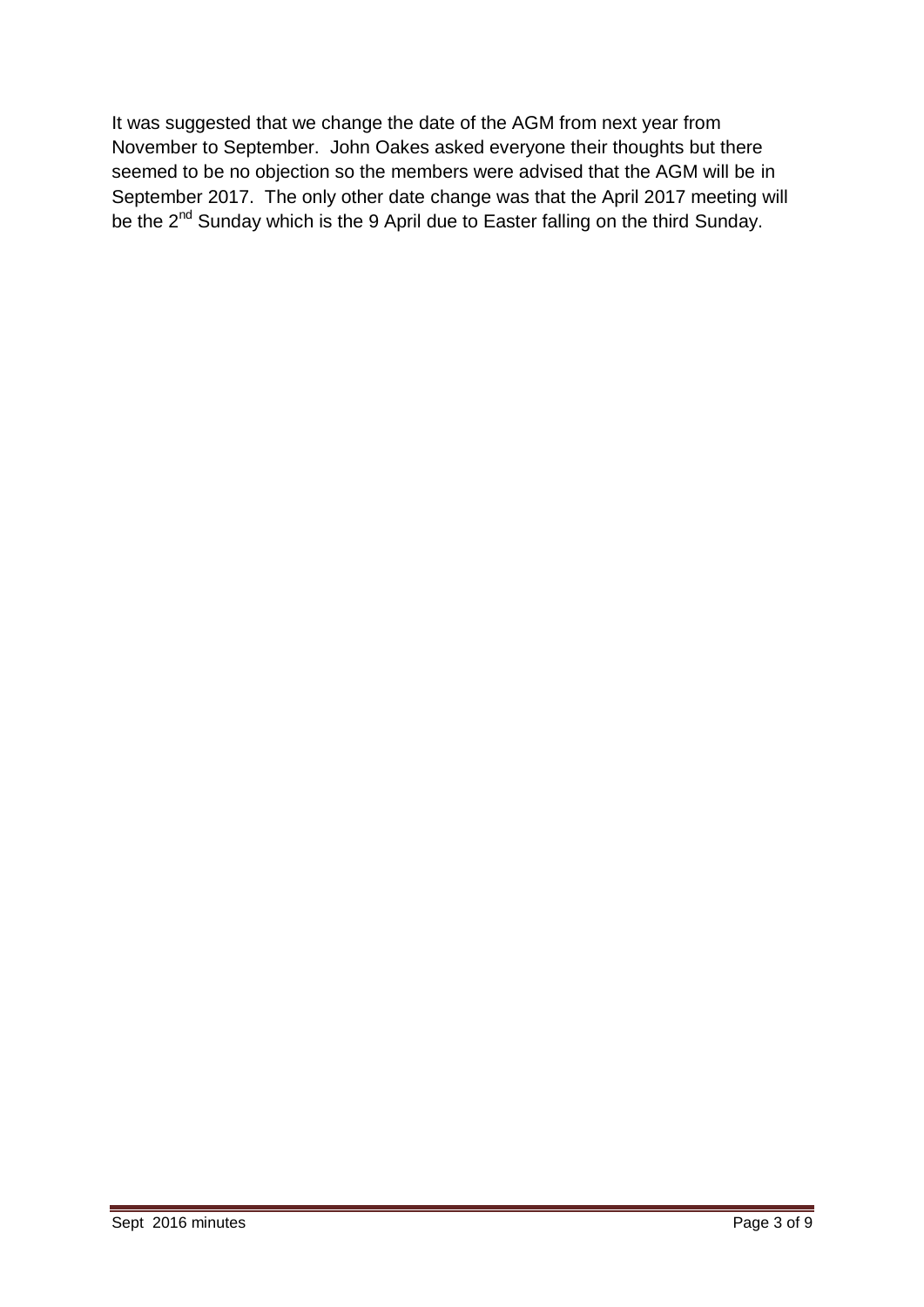# **Treasurer's Report**

# BANK RECONCILIATIONMONTHLY REPORT: AUGUST 2016

| Bank balance as at 31/7/2016                                                                                                                 |    |                           |                                     | \$ | 6,957.85   |
|----------------------------------------------------------------------------------------------------------------------------------------------|----|---------------------------|-------------------------------------|----|------------|
| INCOME - August 2016                                                                                                                         |    |                           |                                     |    |            |
| Joining Fee                                                                                                                                  |    |                           | \$                                  |    |            |
| <b>Annual Subs</b>                                                                                                                           |    |                           | \$                                  |    |            |
| <b>Club Raffles</b>                                                                                                                          |    |                           | \$<br>171.00                        |    |            |
| <b>TOTAL INCOME</b>                                                                                                                          |    |                           | \$<br>171.00                        | \$ | 7,128.85   |
| <b>EXPENDITURE - August 2016</b>                                                                                                             |    |                           |                                     |    |            |
| Raffle                                                                                                                                       |    |                           | \$<br>100.00                        |    |            |
| Admin - Toner, Paper                                                                                                                         |    |                           | \$<br>76.00                         |    |            |
| <b>Quoits Game</b>                                                                                                                           |    |                           | \$<br>20.00                         |    |            |
| Donation - Cancer Council Raffle                                                                                                             |    |                           | \$<br>922.00                        |    |            |
| Refunds for Christmas in July (x2)                                                                                                           |    |                           | \$<br>50.00                         |    |            |
| <b>TOTAL EXPENDITURE</b>                                                                                                                     |    |                           | \$<br>1,168.00                      |    |            |
| <b>Closing Balance</b>                                                                                                                       |    |                           |                                     | \$ | 5,960.85   |
|                                                                                                                                              |    |                           | <b>BANK STATEMENT RECOCILIATION</b> |    |            |
|                                                                                                                                              |    | Balance 31.8.16 \$        |                                     |    | 5,960.85   |
|                                                                                                                                              |    | Less Unpresented Cheques* |                                     | \$ | <u>Nil</u> |
|                                                                                                                                              |    |                           |                                     | Ś  | 5,960.85   |
| *List of Unpresented Cheques                                                                                                                 |    |                           |                                     |    |            |
| Funds held for Movember                                                                                                                      | \$ | 97.60                     |                                     |    |            |
| <b>TOTAL CASH AVAILABLE</b><br>Statement and Reconciliation prepared by Lorraine Laney<br>for and on behalf of Jim Holmes - Acting Treasurer | \$ | 5,863.25                  |                                     |    |            |
|                                                                                                                                              |    |                           |                                     |    |            |
|                                                                                                                                              |    |                           | President: John Oakes               |    |            |

**Moved by** Cheryl Ducker **Seconded by** Doug Kinnell that the Treasurer's report be accepted. – **PASSED**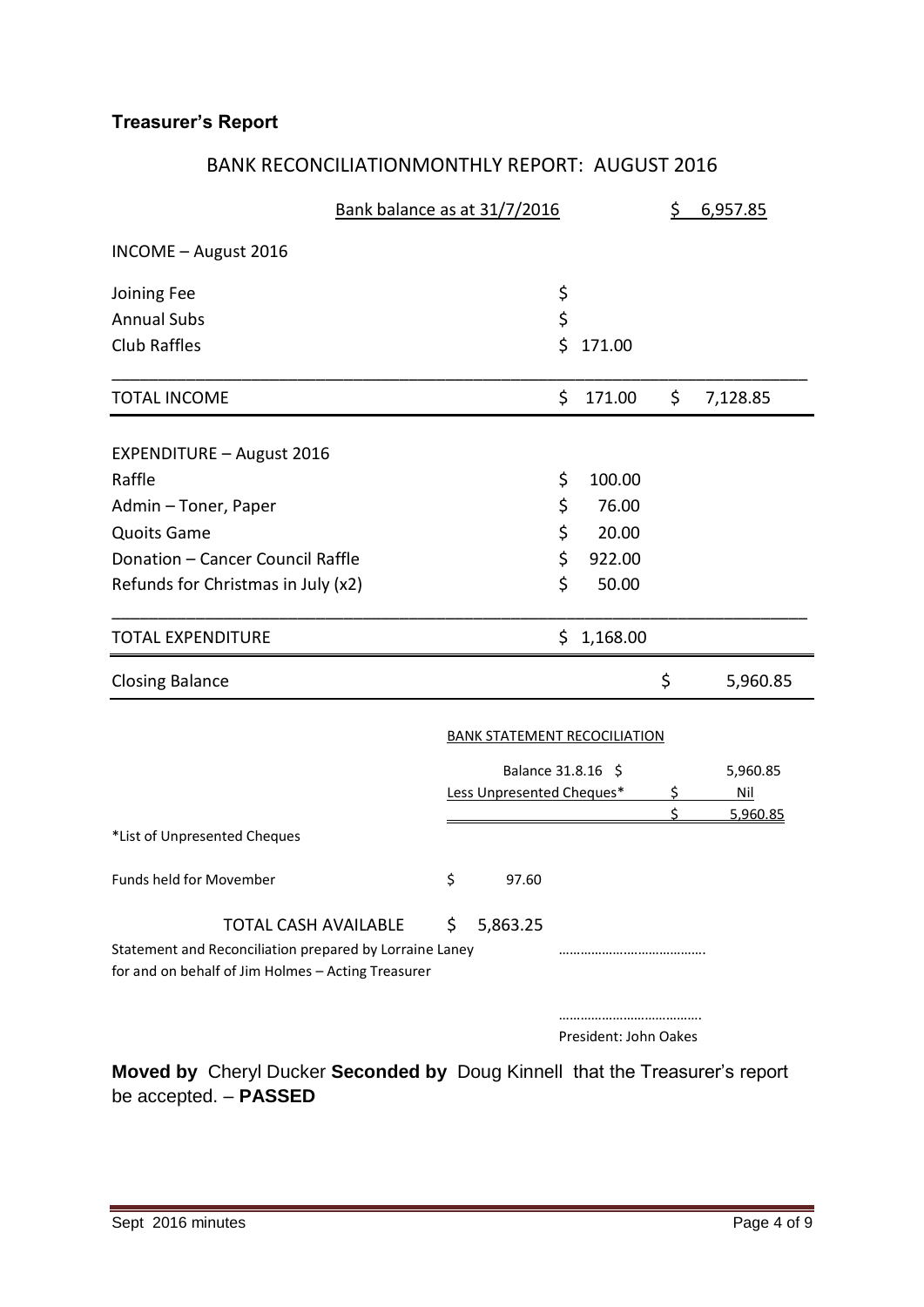## **Social Director's Report**

Firstly I am sorry I cannot be with you today we are off to the National Rally, Canberra. Thank you Fay for deputising, & reading this.

Our mid-month lunch at Six String Brewery Erina is on Wednesday 12th October at noon. Please be sure your name is on the board, I need to advise numbers for catering. Parking is at the back of Erina Wall & Floor Tile.

Plans are well ahead for Melbourne Cup week at Tamworth, Bev & Fay will fill you in with program & further details. It will be a great week full of activities. I will be calling for some helping hands later.

Plans have been confirmed for our Christmas lunch, here at The Hali Sunday 11th December, from 11-11.30am sit down by 12. We have a few surprises, so don't miss out on the Fun & Friendship. Cost to members \$25 P/P, Please be sure to pay Lorraine or Jim, our treasurer at the latest by November meeting. TLC will subsidise all other expenses.

That's all from me for now. See you at the brewery & the October meeting. Happy travelling.

### **Welfare Officers Report**

Hi everyone hope you are all keeping well. Don't forget it is hay fever time now so stock up on your Zirtech.

Just a few to report in on and they are:

Laurel Curnow surprised a lot of us when she told us she has cancer of the lung. It was only that she had a bit of a turn on the way home from Shoal Bay and was checked out at Newcastle where she was referred to a lung specialist, to discover she had lung cancer. She underwent major surgery where they removed part of her middle lobe in one of her lungs. Doctor was very happy that he had removed all the cancer and she didn't need to have chemo or radiotherapy. She is progressing well at home with breathing exercises and walking. She thanks everyone for their good wishes and cards.

Greta Holland also gave us a scare having to have a Melanoma removed last Thursday. She had scans in morning and then went to Mater Hospital to have it removed. Doctor was also happy with results. Sent card from us.

Mike Lenane has had a cataract removed and is pretending to be a pirate but doing well. Sent E card.

Barry Webster had a hip operation due to complications from previous surgery. He is still hospital being treated with antibiotics, should be home in a day or two. Sent E card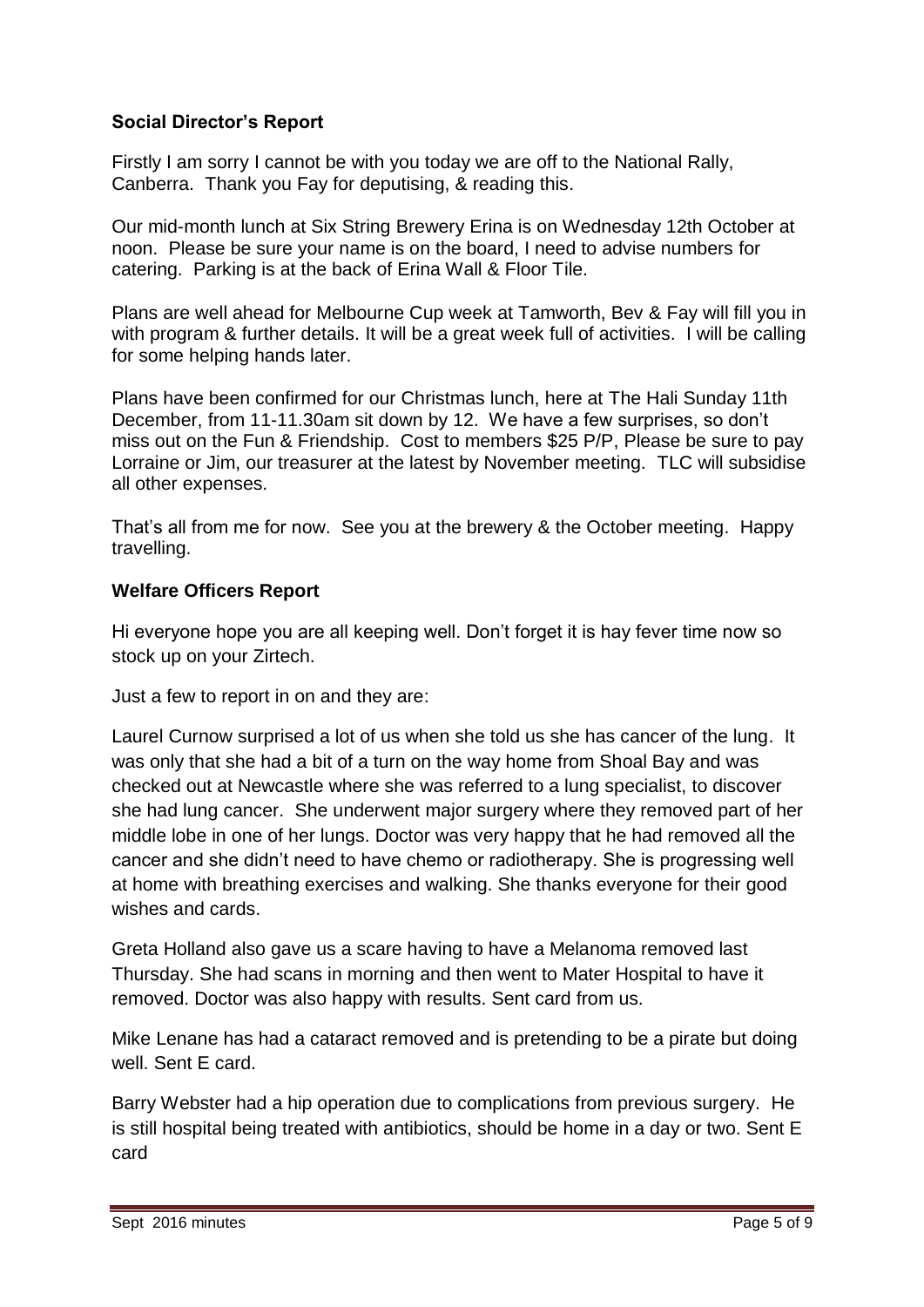Ken Hoff is doing well. Sent E card

Alice Cooper goes into hospital next Friday to have a very large cataract removed. Not knowing this at the time Des asked her to thread a needle for him and she couldn't do it. Sent E card to wish her well with operation.

I hope I haven't missed anyone if I did get well soon.

My last Welfare report will be at the AGM as Blue and I are planning on doing the trip we were going to do earlier this year before I had my heart attack and bypass surgery. If there is anyone that would like to take on position, please come and see me or nominate for Welfare Officer.

There won't be any more Jackie Lawson cards after December so those having birthdays up until then please open them up for a nice surprise.

Des asked me to tell those who are going to Narrabeen that we will organise a Mad Hatters Party one night so start thinking what you can wear. eg.: Chinese hat, red riding hood and so on. Also there is a list on the board for any ladies who would like to do a card class at Narrabeen. \$4.00 bring small scissors and a hand towel.

My thought for today is ' A man loses his sense of direction after 4 drinks; a woman loses hers after 4 kisses'.

Stay well see you in November AGM

# **Tour Director's Report**

## **13th Annual Slim Dusty Country Music Festival**

Beryl & Allan Howard are hosting this trip. Date Oct  $17<sup>th</sup> - 23$ . Allan has given me a mud map of the showground location & entry points for sites. Depending on whether you are on power or non-power, entry is in different locations. If you need a mud map see me after the meeting.

Tamworth Melbourne Cup Club Rally is only 5 weeks & 4 days away or 39 sleeps away, or 1 meeting away. Melbourne Cup Club Rally Oct  $27<sup>th</sup>$  – Nov  $3<sup>rd</sup>$ . The Paradise Tourist Park is a large park, there are still a few sites remaining on the main side of the park, with plenty of sites on the opposite side. Don't forget to let them know you are with the TLC group to get the discounted price. A program & costs for the Melbourne cup lunch are available up on the board. Tamworth and the surrounding area has a lot to offer, so be prepared for a busy time. A welcome pack is being made up by the tourist information centre,& will be at the caravan park for each van. Thanks to Bill & Narelle Hansell for arranging these packs to be made up for the group. Disc Bowls championships start on the Friday morning & finals on the Saturday morning if you'd like to play in this very popular event place your name on the sheet up on the board for the mixed, or ladies or men singles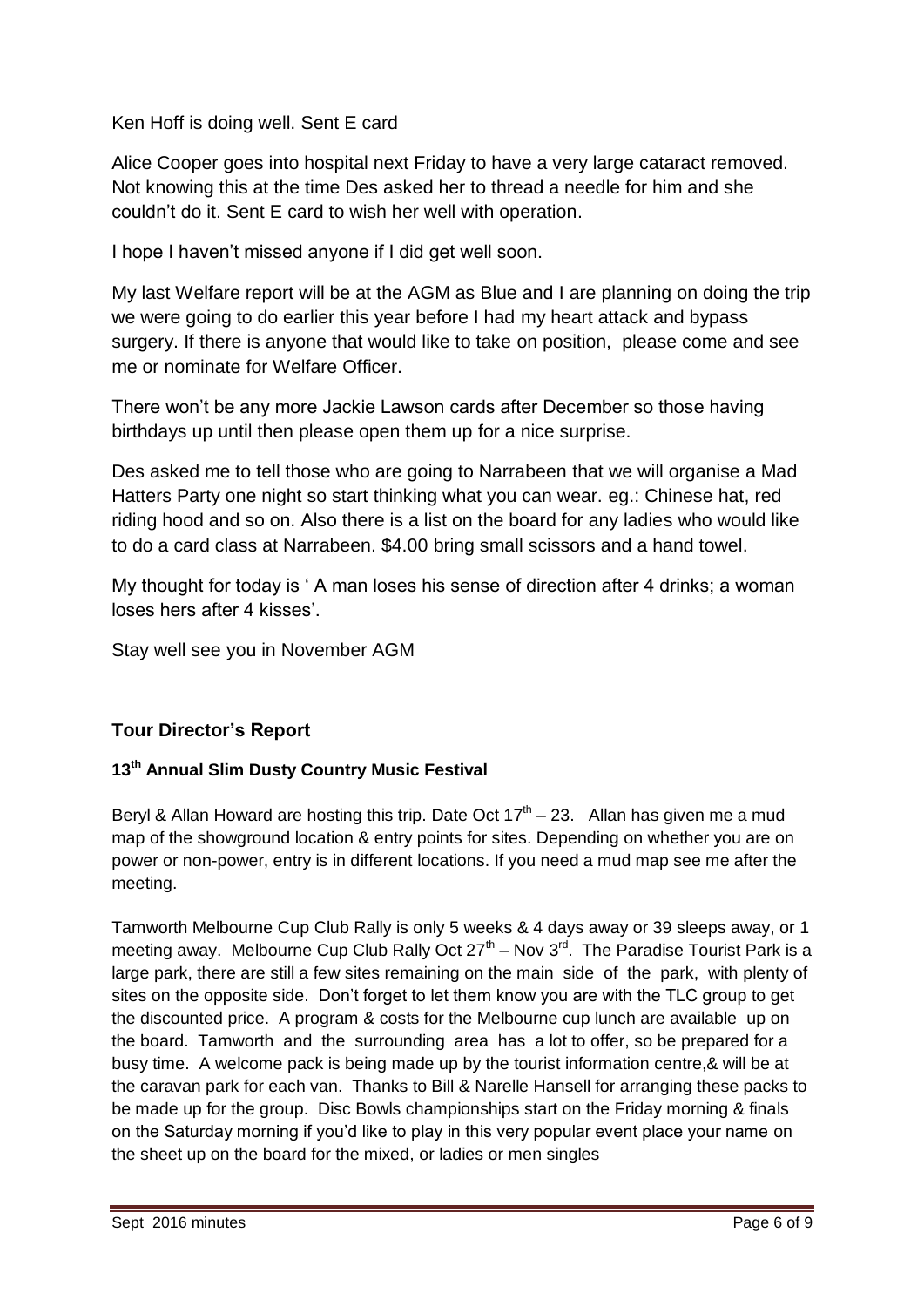There is a sheet up Bob's Shed. If you are interested place your name on the preferred day so we can organize booking at \$12 per person for entry & Devonshire morning tea with bottomless tea, coffee or hot chocolate.

Following Tamworth is the Narrabeen Rest & Recreation trip, remember, **to please not ring the park.** Des Cooper has made a group booking so we get a great discount. Just put your name on the list so Des can organize you a site. Dates Nov 21<sup>st</sup>- 30<sup>th</sup> I've put a sheet up with your site number next to your name, remember all questions or changes go through Des – **don't ring the park.**

New Year's Eve back to the 50's at the Olesen's property. .If you haven't got anything planned, come along. This is free camping - Dec 28th,  $29<sup>th</sup>$ ,  $30<sup>th</sup>$ ,  $31<sup>st</sup>$  arrive early stay longer. The cost for entertainment & New Year's Eve spit roast costs. \$50 per person. **Please pay treasurer by November meeting**. 3 days of great entertainment is planned Lucky Star, The Pink Cadillacs, & Arsenic & Lace.

#### **9 trips already up for 2017**

Club rally Feb 2nd-9<sup>th</sup> @ North Haven Beach Front Holiday park please ring & book your site by Nov 30<sup>th</sup>.

Shoal Bay Holiday Park Feb  $9<sup>th</sup> - 23<sup>rd</sup>$  stay a week stay two this trip follows North Haven again ring & book.

Lakeside Forster Feb 9<sup>th</sup> – 16<sup>th</sup>

Knorrit Flats Feb  $14^{th} - 20^{th}$  very pretty spot unpowered only

NSW State Association 2017 state rally March 3<sup>rd</sup>-5<sup>th</sup> @Hawkesbury Showground some sites are still available.

Canberra March  $9<sup>th</sup> - 16<sup>th</sup>$  the location has changed to Capital Country Holiday Park

Great Ocean Road & Murray River March 5<sup>th</sup> approx. 2 months

Hartwood April 10<sup>th</sup> – 18<sup>th</sup> gates open 3<sup>rd</sup> April info is up on their web site

Boggabri Drovers Campfires April  $26^{th} - 30^{th}$  Registration form is on their web site or see me

I've put a few dates up for proposed trips in 2017. These trips will go up in coming months:

Corryong Man from Snowy River festival March  $30^{th}$  – April  $3^{rd}$ 

Celtic Festival 25<sup>th</sup> Anniversary May  $4^{th}$  – 7<sup>th</sup>

Casino Beef Week May  $20^{th} - 30^{th}$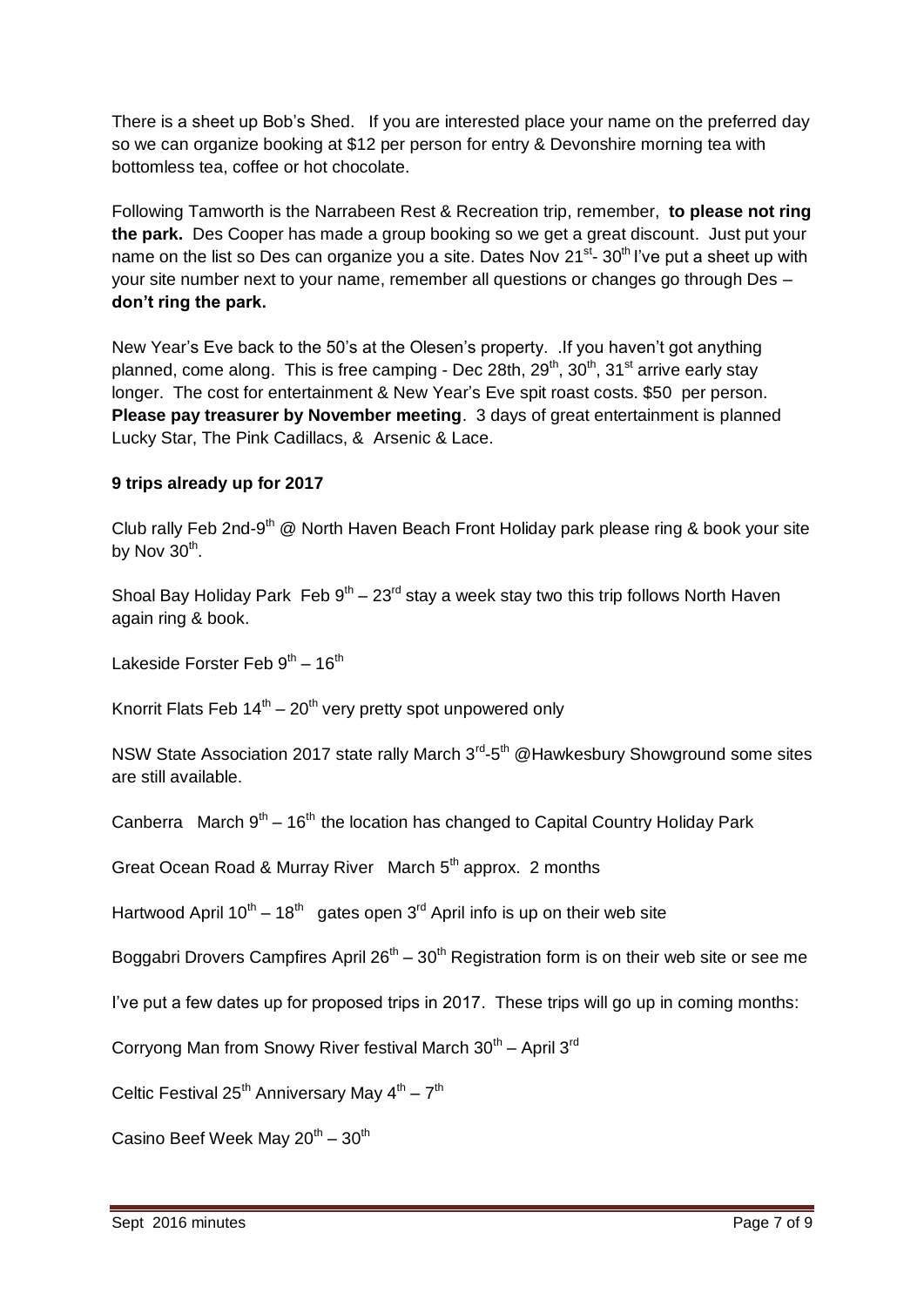Christmas in July Valla Beach July  $20^{\text{th}} - 27^{\text{th}}$ 

Happy Hallidays Leisure Trip July 27<sup>th</sup> - ?

A couple of sites you may find interesting, as well as some NSW festivals and events are up on the board.

Please give or forward any information onto me about festivals / Events or great caravan parks or free camp locations so they can be shared with other members.

Bev Shoobert Tour Director bev.shoobert@bigpond.com

### **Editor's Report**

If you have anything that you wish to add to the "for sale" section of the newsletter, please let me know. The newsletter and minutes should be out within the next few days. Rod and I am heading off to Ulladulla from 28 September to 7 Oct but I am contactable by phone or email.

#### **Vice President's Report**

Everyone knows about the Narrabeen trip. Unfortunately one of our members rang the park and gave their details but because they didn't go through me they were charged a higher rate. They will need to renegotiate the fee themselves. I have sent an email to everyone who was on the list but some have bounced back. If you haven't received an email from me please contact me so we can update the records.

We don't have an OH & S officer in the club, but if you want to know how to distribute weight in your van go to You-Tube and type in caravan weight and it will give you a great video of how to load it correctly.

John and Eunice Roberts are not at the meeting today as John is in Mongolia working and Eunice is in Perth. John has sent me emails regarding his job but he was on the 35<sup>th</sup> floor. I was surprised as I expected it to be like the Genghis Khan from older times but obviously it has all changed.

Also, I won't be nominating for a position for the committee next year but please think about nominating.